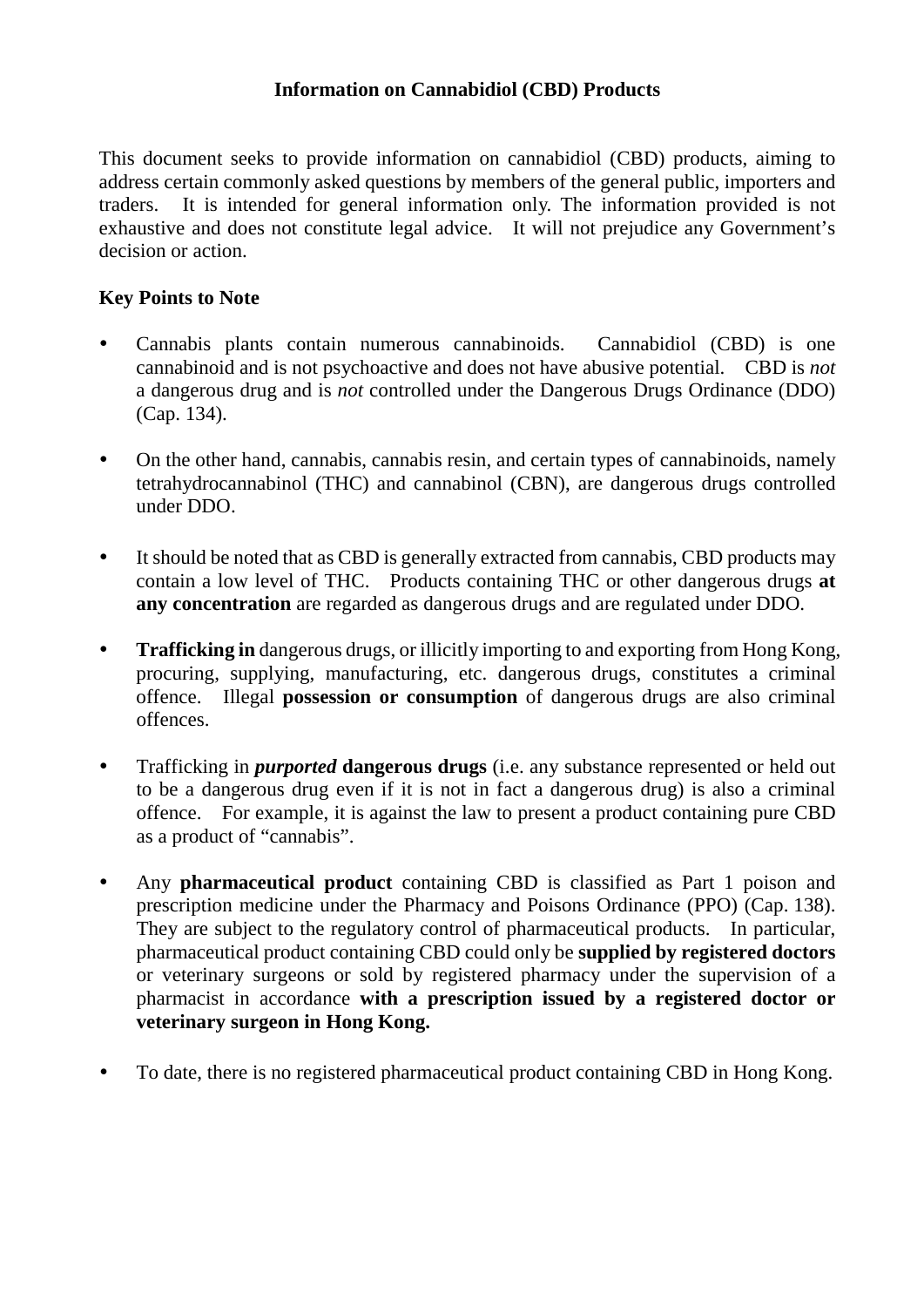Given the wide range of non-pharmaceutical CBD products, there may be other laws applicable to various products. Importers/traders are responsible for ensuring that the products they procure and /or supply comply with all relevant requirements in the law. Parties concerned may seek advice from legal or other professionals on the issue where necessary.

### **Frequently Asked Questions**

### **I. General information**

#### **Q.1 What is CBD? What are the differences among CBD, THC and Cannabis?**

A.1 Cannabis generally refers to cannabis plant and its viable seeds. Cannabis contains numerous cannabinoids. The two most active cannabinoids are THC and CBD. Both THC and CBD could be extracted from cannabis plants or produced synthetically.

> Cannabis, THC and certain cannabinoids are psychoactive and have abusive potential, causing drug dependence and harms to health. Cannabis, cannabis resin, THC and certain other cannabinoids are dangerous drugs controlled under DDO.

> CBD is not psychoactive and does not have abusive potential. It is not a dangerous drug and is not controlled under DDO. That said, any **pharmaceutical product** containing CBD is classified as Part 1 poison and prescription medicine under the Pharmacy and Poisons Ordinance (PPO) (Cap. 138) and the Pharmacy and Poisons Regulations (PPR) (Cap. 138A) and are subject to stringent control in respect of the supply and dispensation of such prescribed medicine. (Please refer to Section II on Pharmaceutical Products below for more details.)

### **Q.2 There are a wide range of CBD products (such as food, beverage and skin care products). Are CBD products legal in Hong Kong? Can I buy or use CBD products from local or overseas dealers (say through the Internet)?**

A.2 CBD is not the same as cannabis or THC. CBD is *not* a dangerous drug and is not controlled under DDO.

> That said, it should be noted that CBD is commonly extracted from cannabis plant and the extract **may contain a low level of other substances, including THC**  which is a dangerous drug. Any products containing THC or other dangerous drugs **at any concentration** are regarded as dangerous drugs and are regulated under DDO.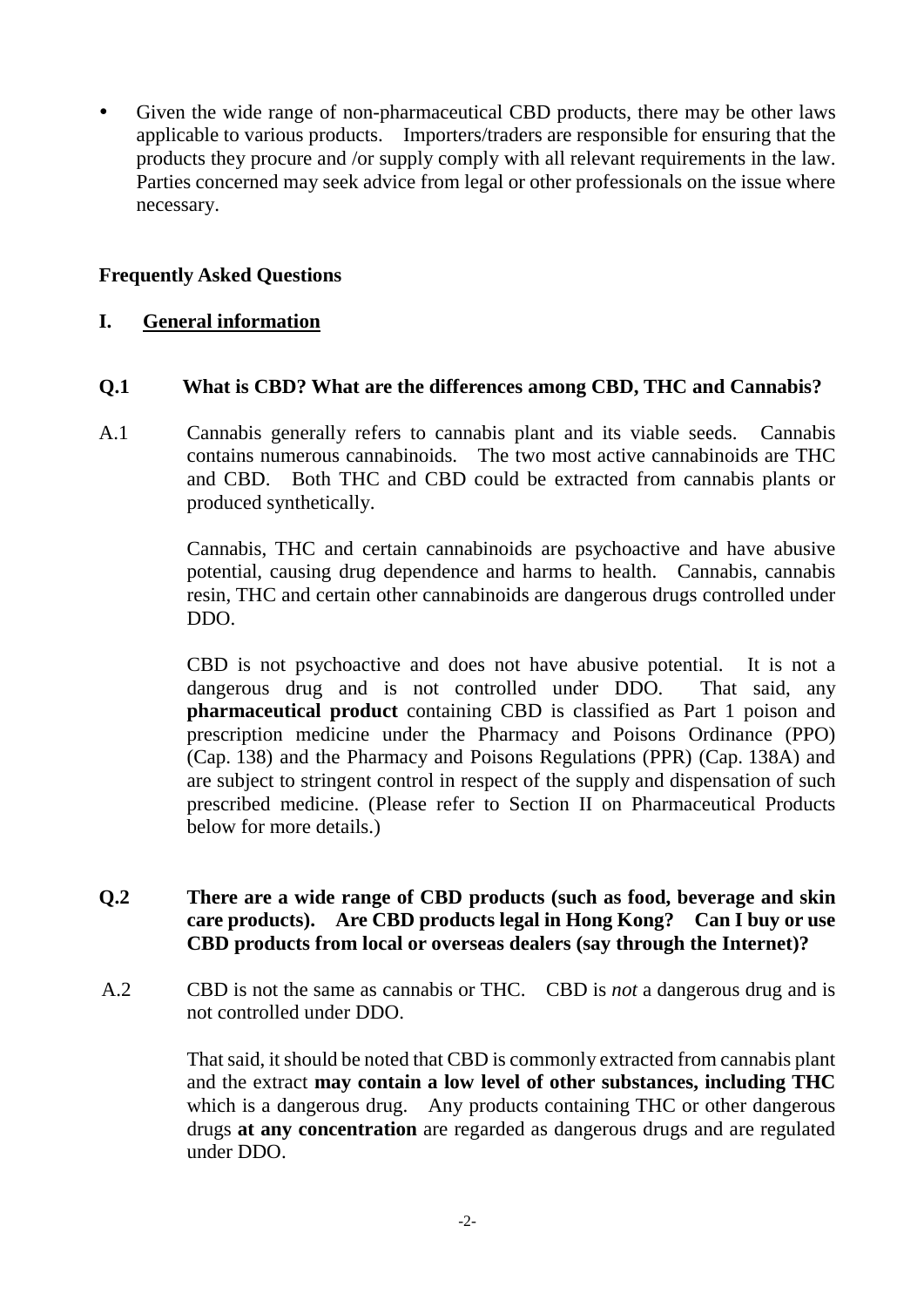Trafficking in (including buying or selling online or offline) as well as illegal possession and consumption of dangerous drugs are criminal offences under DDO.

| <b>Offence under DDO</b>                                                          | <b>Maximum Penalty under DDO</b>                      |
|-----------------------------------------------------------------------------------|-------------------------------------------------------|
| Trafficking in or manufacture,<br>etc. of dangerous drugs                         | A fine of \$5 million and life imprisonment           |
| Trafficking in <i>purported</i><br>dangerous drugs                                | A fine of \$500,000 and imprisonment for 7<br>years   |
| Illegal possession other than<br>trafficking or consumption of<br>dangerous drugs | A fine of \$1 million and imprisonment for<br>7 years |

Importers/traders and consumers seeking to import/buy CBD products, either locally or through overseas dealers, are reminded that CBD products may contain a low level of THC. They are advised to pay attention to whether manufacturers/distributors of the products have fully disclosed their content, or whether the products concerned have been tested to determine their true content. They are advised to take a **cautious approach** in importing/buying CBD products.

For pharmaceutical products containing CBD, please refer to Section II on Pharmaceutical Products below.

### **II. Pharmaceutical Products**

### **Q.3 What is a pharmaceutical product?**

- A.3 Under PPO currently in force<sup>[1](#page-2-0)</sup>, "pharmaceutical product" means any substance or combination of substances –
	- (a) presented as having properties for treating or preventing disease in human beings or animals; or
	- (b) that may be used in, or administered to, human beings or animals, either with a view to  $-$ 
		- (i) restoring, correcting or modifying physiological functions by exerting a pharmacological, immunological or metabolic action; or
		- (ii) making a medical diagnosis.

<span id="page-2-0"></span> $\overline{a}$ <sup>1</sup> Readers are reminded to take note that the definition of "pharmaceutical product" is revised, among others, to include "an advanced therapy product" under the Pharmacy and Poisons (Amendment) Ordinance 2020 passed in July 2020. The amended Ordinance has yet to come into operation.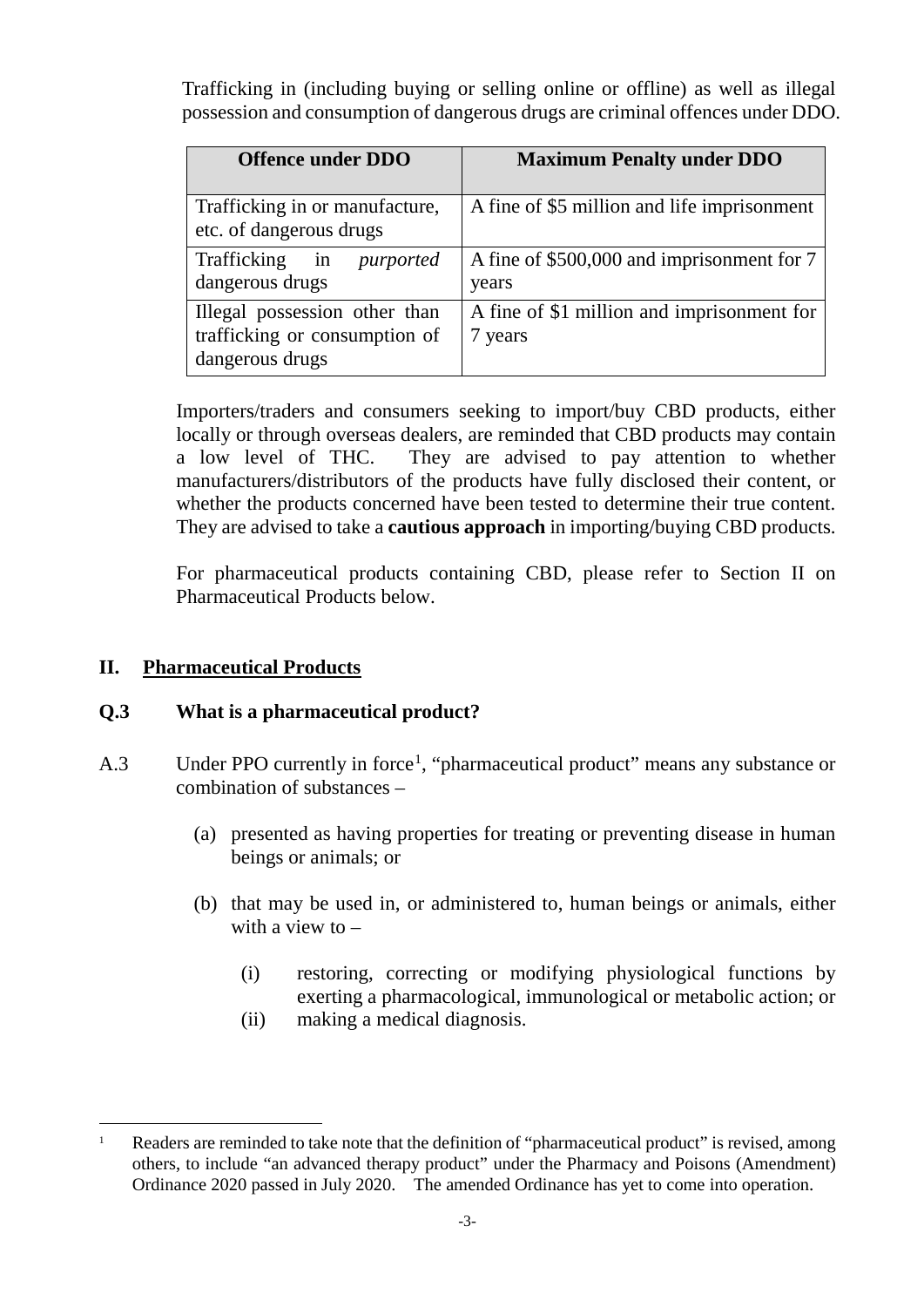To classify whether a product is a pharmaceutical product, it is on a case by case basis and all the available information of the product (e.g. full details of product's composition, purpose of use, dosing and dosage, and the overall presentation) will be taken into account. Please refer to "Guidance Notes on Classification of Products as "Pharmaceutical Products" under the Pharmacy and Poisons Ordinance (Cap. 138)": [\(https://www.drugoffice.gov.hk/eps/do/en/doc/guidelines\\_forms/Guide\\_on\\_PR](https://www.drugoffice.gov.hk/eps/do/en/doc/guidelines_forms/Guide_on_PRClass.pdf?v=ux5dip)

[Class.pdf?v=ux5dip\)](https://www.drugoffice.gov.hk/eps/do/en/doc/guidelines_forms/Guide_on_PRClass.pdf?v=ux5dip) for more details.

### **Q.4 Are there any pharmaceutical products containing CBD?**

A.4 Certain jurisdictions have approved pharmaceutical products containing CBD for treating certain conditions, such as epilepsy. Medicinal uses such as treating insomnia and anxiety-disorder, are not currently approved by drug regulatory authorities.

> To date, there is **no** registered pharmaceutical product containing CBD in Hong Kong.

> Please check the information of all registered pharmaceutical products in Hong Kong through the website of Drug Office of the Department of Health: [http://www.drugoffice.gov.hk/eps/do/en/consumer/search\\_drug\\_database.html](http://www.drugoffice.gov.hk/eps/do/en/consumer/search_drug_database.html) or by viewing the Compendium of Pharmaceutical Products: [http://www.drugoffice.gov.hk/eps/do/en/doc/Compdium.pdf.](http://www.drugoffice.gov.hk/eps/do/en/doc/Compdium.pdf)

### **Q.5 Can I buy pharmaceutical products containing CBD online or over the counter?**

A.5 All pharmaceutical products sold in Hong Kong must be **registered with the Pharmacy and Poisons Board** in accordance with PPO and Pharmacy and Poisons Regulations (Cap. 138A) (PPR) before they can be sold, offered for sale or distributed or possessed for the purpose of sale, distribution or other use in Hong Kong. Manufacturers, importers and wholesalers of pharmaceutical products are also required to **obtain relevant licences.** Under the Import and Export Ordinance (IEO) (Cap. 60), imports and exports of pharmaceutical products must be covered by **import and export licences**.

> In addition, pharmaceutical product containing CBD is classified as Part 1 poison and prescription medicine under PPO and PPR. In particular, Part 1 poison and prescription medicine can only be **supplied by registered doctors** or veterinary surgeons or sold by a registered pharmacy under the supervision of a pharmacist in accordance **with a prescription issued by a registered doctor** or veterinary surgeon **in Hong Kong**.

> Sale or possession of unregistered pharmaceutical products, and illegal sale or possession of Part 1 poison and prescription medicine, are both criminal offences.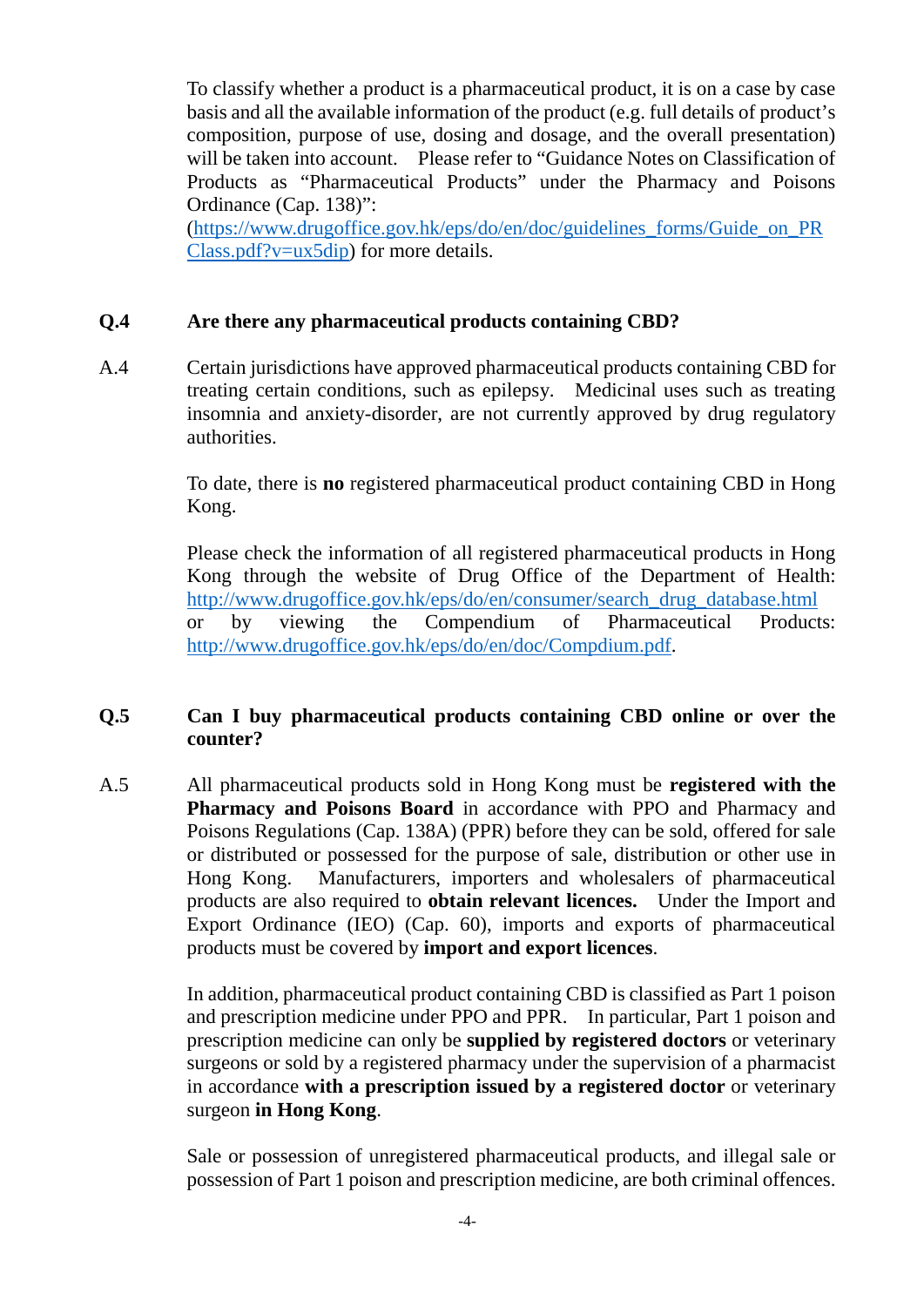The maximum penalty upon conviction is a fine of \$100,000 and two years of imprisonment.

In short, you should not buy any pharmaceutical products containing CBD online or over the counter.

# **Q.6 Can I use CBD or THC products for medical treatment?**

A.6 If a product containing CBD or THC is intended for prevention or treatment of disease, it will fall within the definition of "pharmaceutical product" and classified as a prescription medicine. All pharmaceutical products must be registered under the established mechanism (please refer to Q.7 below) and used in accordance with the relevant laws.

> To date, there is **no** registered pharmaceutical product containing CBD or THC in Hong Kong.

> In general, members of public are advised to consult registered doctors and take medicines prescribed for them as directed by the doctors.

# **Q.7 Can pharmaceutical products containing CBD or THC be registered in Hong Kong? What are the steps to follow if I want to manufacture, import or sell them?**

A.7 All pharmaceutical products must be registered with the Pharmacy and Poisons Board in accordance with PPO and PPR before they can be sold, offered for sale or distributed or possessed for the purpose of sale, distribution or other use in Hong Kong. A pharmaceutical product will only be approved for registration if it satisfies the criteria of safety, quality and efficacy.

> A manufacturer of pharmaceutical products must have acquired a Licence for Manufacturer of Pharmaceutical Products. A Wholesale Dealer Licence is required for dealing in the wholesale and import or export of pharmaceutical products.

> Under IEO, imports and exports of pharmaceutical products must be covered by import and export licences. The importer/exporter should apply for import/export licence for the importation/exportation of pharmaceutical products for each shipment.

> Registered pharmaceutical products in Hong Kong are subject to different levels of sales control. Any pharmaceutical product containing CBD or THC is classified as Part 1 poison under PPO and PPR and prescription only medicine. They can only be supplied by registered doctors or veterinary surgeons or sold by a registered pharmacy under the supervision of a pharmacist in accordance with a prescription issued by a registered doctor or veterinary surgeon in Hong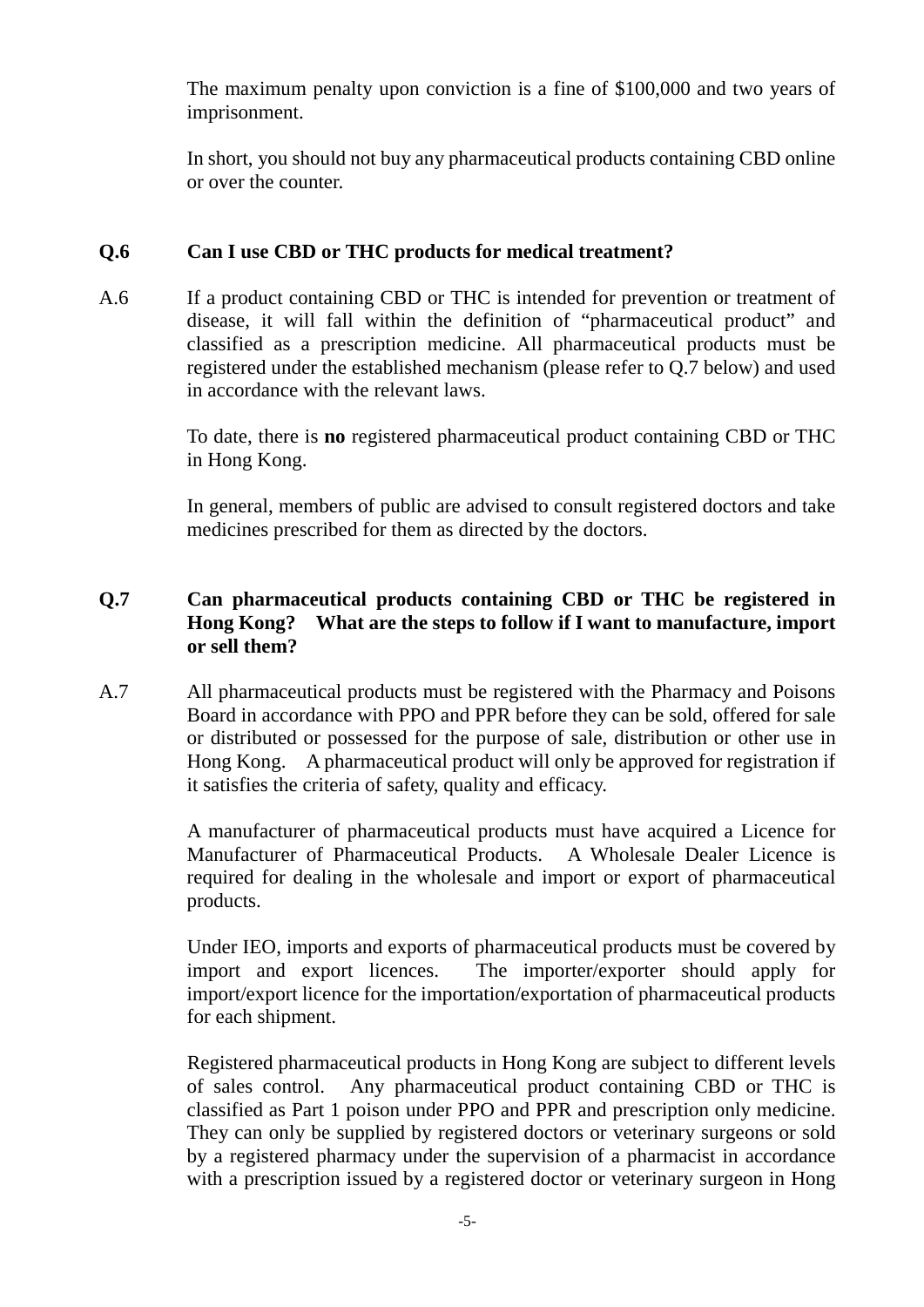Kong.

In addition, any pharmaceutical product containing THC is also subject to the regulatory control of DDO.

For more details regarding the drug registration and applications for relevant licences, please visit the webpage of the Drug Office of the Department of Health: [https://www.drugoffice.gov.hk/eps/do/en/pharmaceutical\\_trade/guidelines\\_form](https://www.drugoffice.gov.hk/eps/do/en/pharmaceutical_trade/guidelines_forms/useful_guidelines_forms.html) [s/useful\\_guidelines\\_forms.html](https://www.drugoffice.gov.hk/eps/do/en/pharmaceutical_trade/guidelines_forms/useful_guidelines_forms.html)

# **III. For importers/traders**

- **Q.8 Can I manufacture, import and/or sell products containing CBD (e.g. medicine, food products, beverages, cosmetic and skin care products)?**
- A.8 For **pharmaceutical products** containing CBD, please refer to Section II on Pharmaceutical Products above.

For **non-pharmaceutical products** containing CBD, it should be noted that they may contain a low level of THC which is a dangerous drug under DDO. Products containing THC or other dangerous drugs **at any concentration** are regarded as dangerous drugs and are regulated under DDO. Trafficking in/illegal possession of dangerous drugs are criminal offences. Importers/traders should ensure that their products do not contain any THC and other dangerous drugs.

It should also be noted that under DDO, trafficking in *purported* **dangerous drugs** (i.e. any substance represented or held out to be a dangerous drug even if it is not in fact a dangerous drug) is also a criminal offence. For example, it is against the law to present a product containing pure CBD as a product of "cannabis".

Please refer to the table under Q.2 for the maximum penalties of the abovementioned offences under DDO.

Given the wide range of CBD products, there may be other laws applicable to various products. Importers/traders are responsible for ensuring that the products they procure and /or supply comply with all relevant requirements in the law, including without limitation DDO, PPO and IEO.

Parties concerned may seek advice from legal or other professionals on the issue where necessary.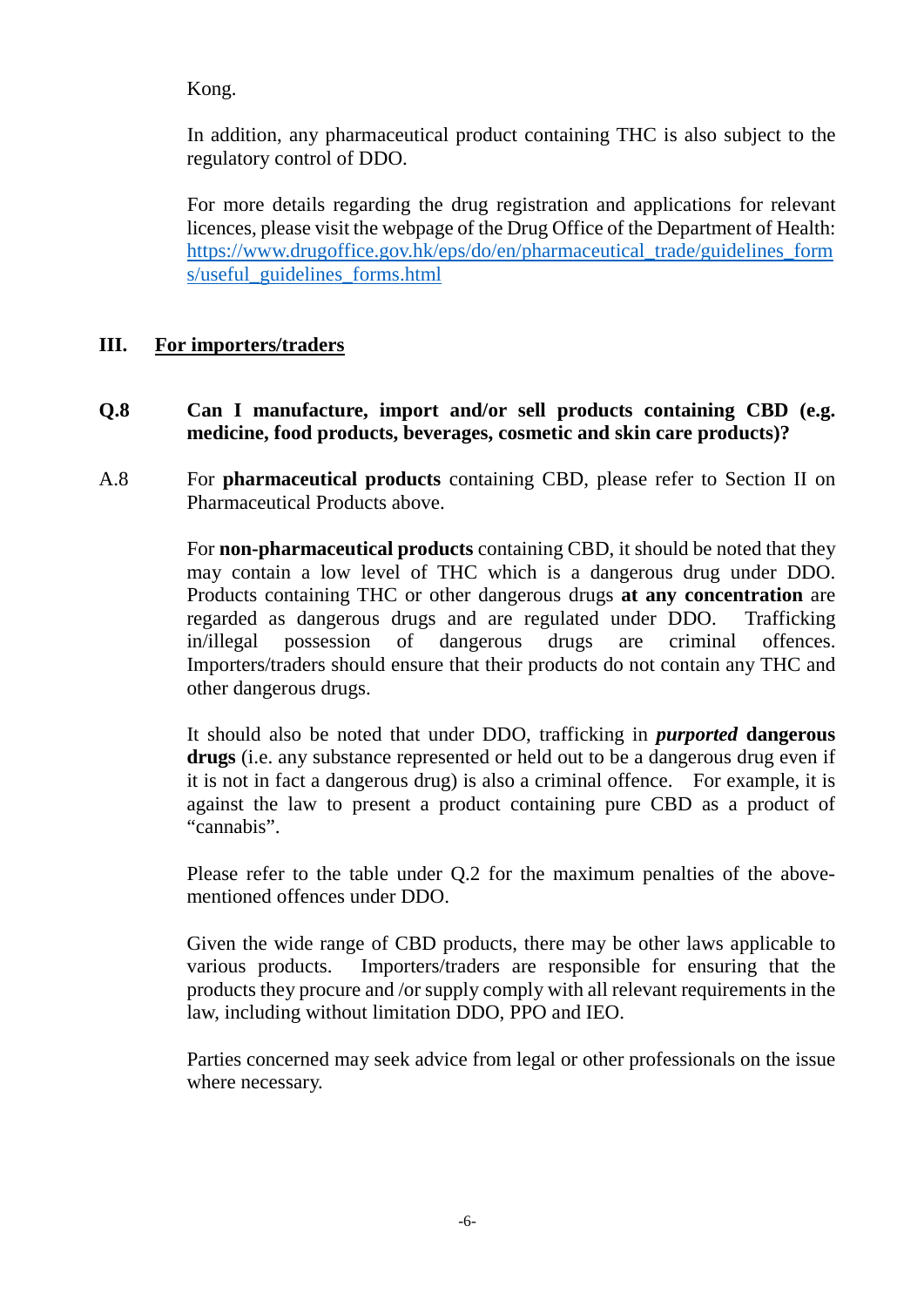### **Q.9 Some CBD products may only contain a very low level or trace amounts of THC. Can they be imported into Hong Kong?**

A.9 Any products containing THC or other dangerous drugs **at any concentration** are controlled under DDO. Importers/traders wishing to import products containing CBD should ensure that their products do not contain any THC and other dangerous drugs.

> For import of pharmaceutical products, please refer to Section II on Pharmaceutical Products above.

#### **Q.10 For importing CBD products, do I need to prepare testing certificates to demonstrate that they are THC-free?**

A.10 For non-pharmaceutical products containing CBD, there are currently no requirements on presenting THC-free testing certificates. Importers/traders could decide to conduct tests on the products concerned or not. Most importantly, importers/traders are responsible for ensuring that their products do not contain any THC and other dangerous drugs at any concentration.

> Law enforcement agencies and Department of Health will carry out enforcement actions, including but not limited to, seizing and testing products suspected to contain dangerous drugs.

# **Q.11 Is it lawful to import CBD products/materials (which may include THC) for research purposes?**

A.11 There is an established mechanism to facilitate research work related to dangerous drugs.

> CBD products, if they contain THC or other dangerous drugs at any concentration, are regulated under DDO. Research institutions should endeavour to understand the content of the product/materials before importing them into Hong Kong, and apply to the Department of Health for relevant licences under DDO where applicable.

> For pharmaceutical products containing CBD for research purposes, import licence is required for the importation of pharmaceutical products for each shipment. Please refer to Q.7 on the steps required.